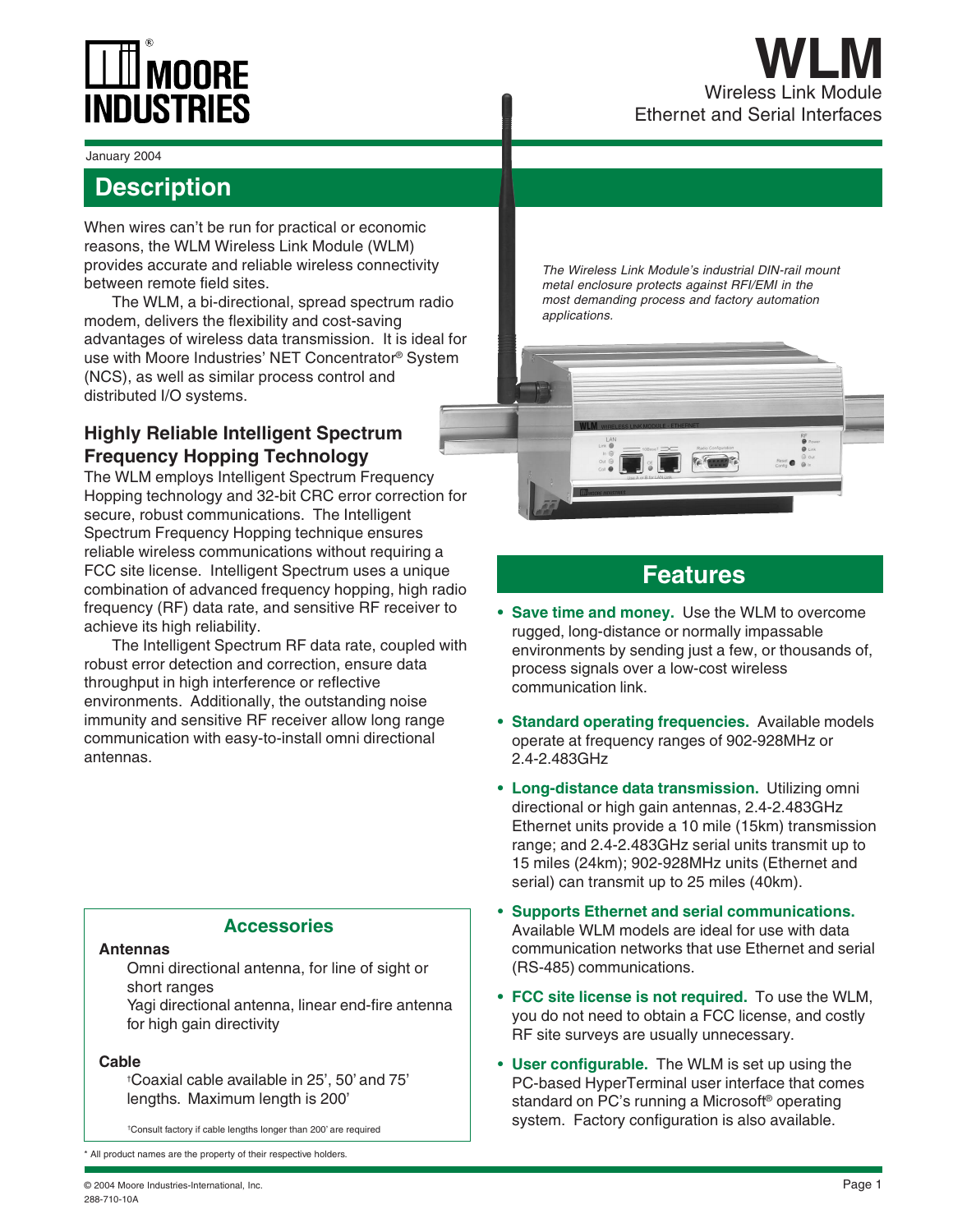# **Specifications**

## **WLM Wireless Link Module Ethernet Interface**

| Operating<br><b>Frequency</b><br><b>Transmitter</b> | 902-928MHz;<br>2.4-2.483GHz<br>Range: Up to 25 miles<br>(40km), line-of-sight<br>distance using<br>902-928MHz units; and up<br>to 10 miles (15km) using | <b>RF Data</b><br><b>Transmission</b><br>Interface | <b>Error Correction:</b><br>32-Bit CRC<br><b>Data Encryption:</b><br>Substitution Dynamic key<br><b>RF Data Rate:</b><br>144-188kbps<br>10Base-T (UTP); one  | (continued)                     | <b>Power</b> 2.4-2.483GHz unit<br><b>Connector: Standard</b><br>24V connector<br><b>Transmit Current</b><br>(Peak): 700mA@12Vdc<br>for 1W<br><b>Receive Current:</b><br>100mA@12Vdc |
|-----------------------------------------------------|---------------------------------------------------------------------------------------------------------------------------------------------------------|----------------------------------------------------|--------------------------------------------------------------------------------------------------------------------------------------------------------------|---------------------------------|-------------------------------------------------------------------------------------------------------------------------------------------------------------------------------------|
|                                                     | 2.4-2.483GHz units (both<br>using omni directional<br>antennas)<br><b>Output Power:</b><br>1W maximum (10<br>programmable steps from                    |                                                    | straight, one cross-pinned<br>(only one connector can be<br>used at a time)<br><b>Data Throughput:</b><br>110 kbps in point-to-point<br>mde; Data throughput | Operating<br><b>Modes</b>       | Point-to-Point, Point-to-<br>Multi-Point, Store-and-<br>Forward Repeater,<br>Repeater/Remote                                                                                        |
|                                                     | 100mW to 1W) (+30dBm)<br>for 902-928MHz units:<br>500mW max. (10<br>programmable steps from<br>100mW to 500mW)<br>$(+27dBm)$ for                        |                                                    | measured assuming 75%<br>frequency availability<br><b>Connectors:</b><br>10Base-T for<br>communications; DB9 for<br>configuration                            | <b>Indicators</b>               | <b>Front Panel LEDs:</b><br>Power, RF Link, RF In,<br>RF Out, LAN In, LAN<br>Out, LAN Link, LAN<br>Collision, Overrun Error                                                         |
|                                                     | 2.4-2.483GHz<br><b>Modulation: Spread</b><br>Spectrum, GFSK<br><b>Spreading Code:</b><br><b>Frequency Hopping</b>                                       | Antenna                                            | Standard thread SMA<br>female; supplied bench<br>test antenna; optional<br>external omni directional or                                                      | <b>Diagnostics</b>              | Serial Port Data: Stored<br>signal strength, noise<br>and disconnect<br>information                                                                                                 |
| Receiver                                            | <b>Hop Patterns:</b><br>15 (user-selectable)<br><b>Occupied Bandwidth:</b><br>230kHz<br><b>Sensitivity:</b>                                             | <b>Power</b>                                       | Yagi antenna available<br><b>Input Voltage</b><br><b>Requirements:</b><br>10-28Vdc                                                                           | Operating<br><b>Environment</b> | <b>Standard Temperature:</b><br>-40 $\degree$ to +75 $\degree$ C<br>$(-40^{\circ}$ to $+167^{\circ}F)$<br>Humidity: 0 to 95%<br>non-condensing humidity                             |
|                                                     | $-108$ dBm@10-6 raw BER<br>Selectivity: 40dB@fc<br>$±230$ kHz<br>System Gain: 135dB                                                                     |                                                    | RF Output Power: 0.1 to<br>1.0W for a 902-928MHz<br>unit; 500mW (selectable in<br>nine step increments) for a                                                | Weight                          | 1.13 kg $(2.5$ lbs.)                                                                                                                                                                |

## **Versatile Application Options**

When integrated with a NET Concentrator System (or similar) distributed control and I/O strategy, WLM Modules can be operated in Point-to-Point (Figure 1) and in Point-to-Multi-Point (Figure 2) architectures.

Each WLM network includes a Master WLM module. The Master can be set to communicate with just one, or multiple, WLM modules configured as Remote (Slave) modules.

WLM modules can also be configured as Repeaters to relay signals when a direct line of site does not exist between a Master and Remote modules, or to significantly extend the transmission distance allowable within a WLM network (Figure 2). There can be up to two WLM Repeaters per WLM network.

**Figure 1.** In a Point-to-Point System, one WLM is set as a Master, while others in the network are set as Remotes (Slaves).

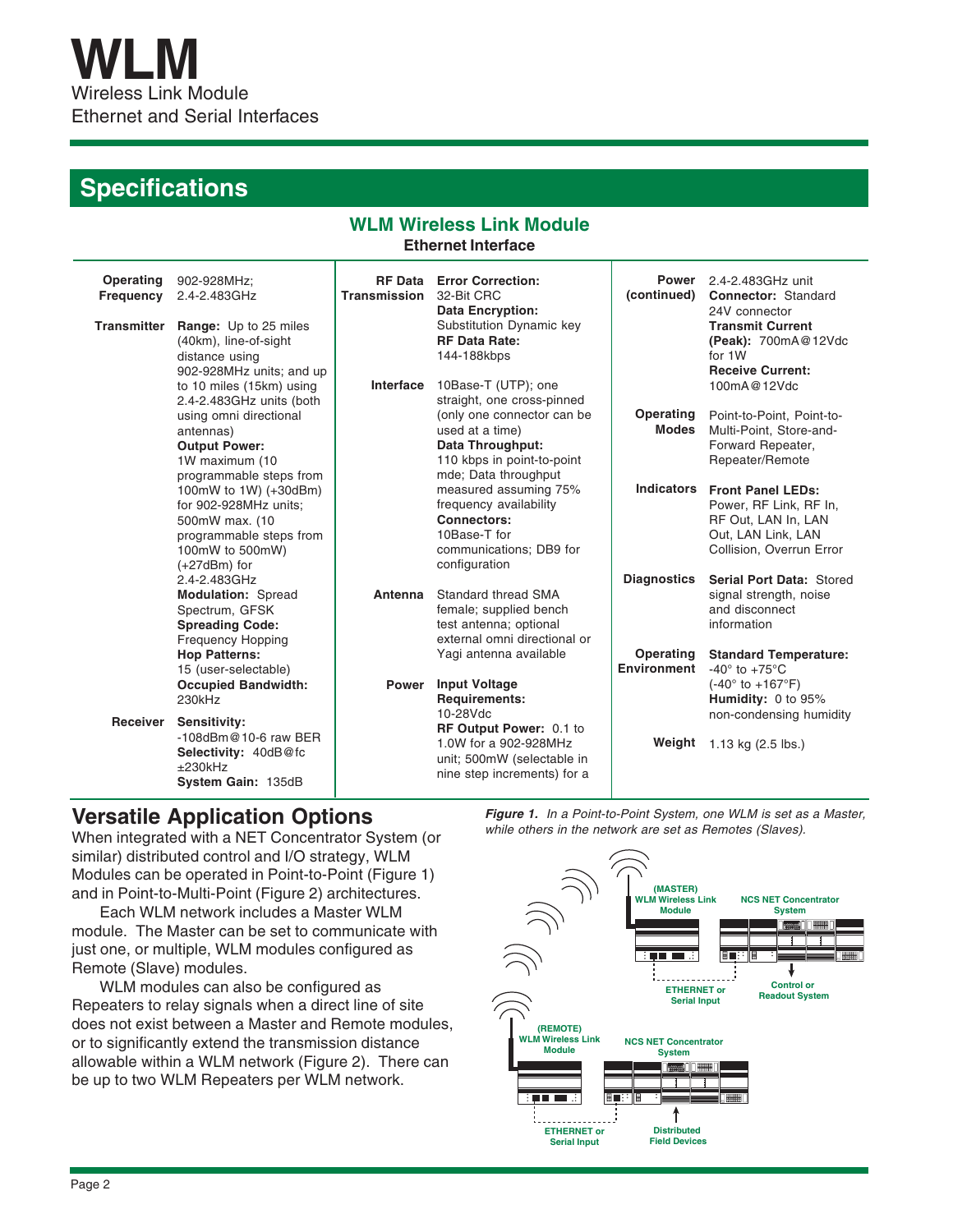# **Specifications**

# **WLM Wireless Link Module**

**Serial Interface**

| Operating<br><b>Frequency</b><br><b>Transmitter</b> | 902-928MHz;<br>2.4-2.483GHz<br><b>Range:</b> Up to 25 miles<br>(40km), line-of-sight<br>distance using omni<br>directional antennas for<br>902-928MHz units: 15<br>miles (24km), line of sight | Transmission | Receiver Sensitivity:<br>$-108$ dBm@10-6 raw BER<br>Selectivity:<br>40dB@fc ±230kHz<br>System Gain: 135dB<br><b>RF Data Error Correction:</b><br>32 Bit CRC<br><b>Data Encryption:</b> | <b>Power</b>                    | <b>Input Voltage</b><br><b>Requirements:</b><br>10-28Vdc<br><b>Transmit Current</b><br>(Peak): 650mA@12Vdc<br>for 1W<br><b>Receive Current:</b><br>100mA@12Vdc                                |
|-----------------------------------------------------|------------------------------------------------------------------------------------------------------------------------------------------------------------------------------------------------|--------------|----------------------------------------------------------------------------------------------------------------------------------------------------------------------------------------|---------------------------------|-----------------------------------------------------------------------------------------------------------------------------------------------------------------------------------------------|
|                                                     | distance, further with<br>Repeaters or high gain<br>antenna for 2.4-2.483GHz<br>units<br><b>Output Power:</b>                                                                                  | Interface    | Substitution Dynamic key<br>RF Data Rate: 144Kbps<br>RS-485 asynchronous,<br>10- or 11-bit words                                                                                       | Operating<br>Modes              | Point-to-Point, Point-to-<br>Multi-Point, Store-and-<br>Forward Repeater,<br>Repeater                                                                                                         |
|                                                     | 1W maximum<br>(10 programmable steps<br>from 100mW to 1W)<br>$(+30dBm)$ for                                                                                                                    |              | Data Throughput:<br>1200-115.2kBaud. Data<br>throughput measured<br>assuming 75% frequency                                                                                             |                                 | Indicators Front Panel LEDs:<br>Power Collision, RF In,<br>RF Out                                                                                                                             |
|                                                     | 902-928MHz units;<br>500mW max.<br>(10 programmable steps<br>from 100mW to 500mW)                                                                                                              |              | availability<br>Connectors:<br>Standard 2-wire, RS-485                                                                                                                                 | <b>Diagnostics</b>              | Serial Port Data: Stored<br>signal strength, noise<br>and disconnect<br>information                                                                                                           |
|                                                     | $(+27dBm)$<br><b>Modulation: Spread</b><br>Spectrum, GFSK,<br>144-188kbps<br><b>Spreading Code:</b><br><b>Frequency Hopping</b><br><b>Hop Patterns:</b><br>15 (user-selectable)                | Antenna      | Standard thread SMA<br>female; supplied bench<br>test antenna; optional<br>external omni directional or<br>Yagi antenna available                                                      | Operating<br><b>Environment</b> | <b>Standard Temperature:</b><br>-40 $\degree$ to +75 $\degree$ C<br>$(-40^{\circ}$ to $+167^{\circ}F)$<br>Humidity: 0 to 95%<br>non-condensing humidity<br><b>Weight</b> $1.13$ kg (2.5 lbs.) |
|                                                     | <b>Occupied Bandwidth:</b><br>230kHz                                                                                                                                                           |              |                                                                                                                                                                                        |                                 |                                                                                                                                                                                               |

**Figure 2.** In a Point-to-Multi-Point System, one WLM Master can be used to send wireless data to multiple WLM Remote (Slave) units situated in different locations.